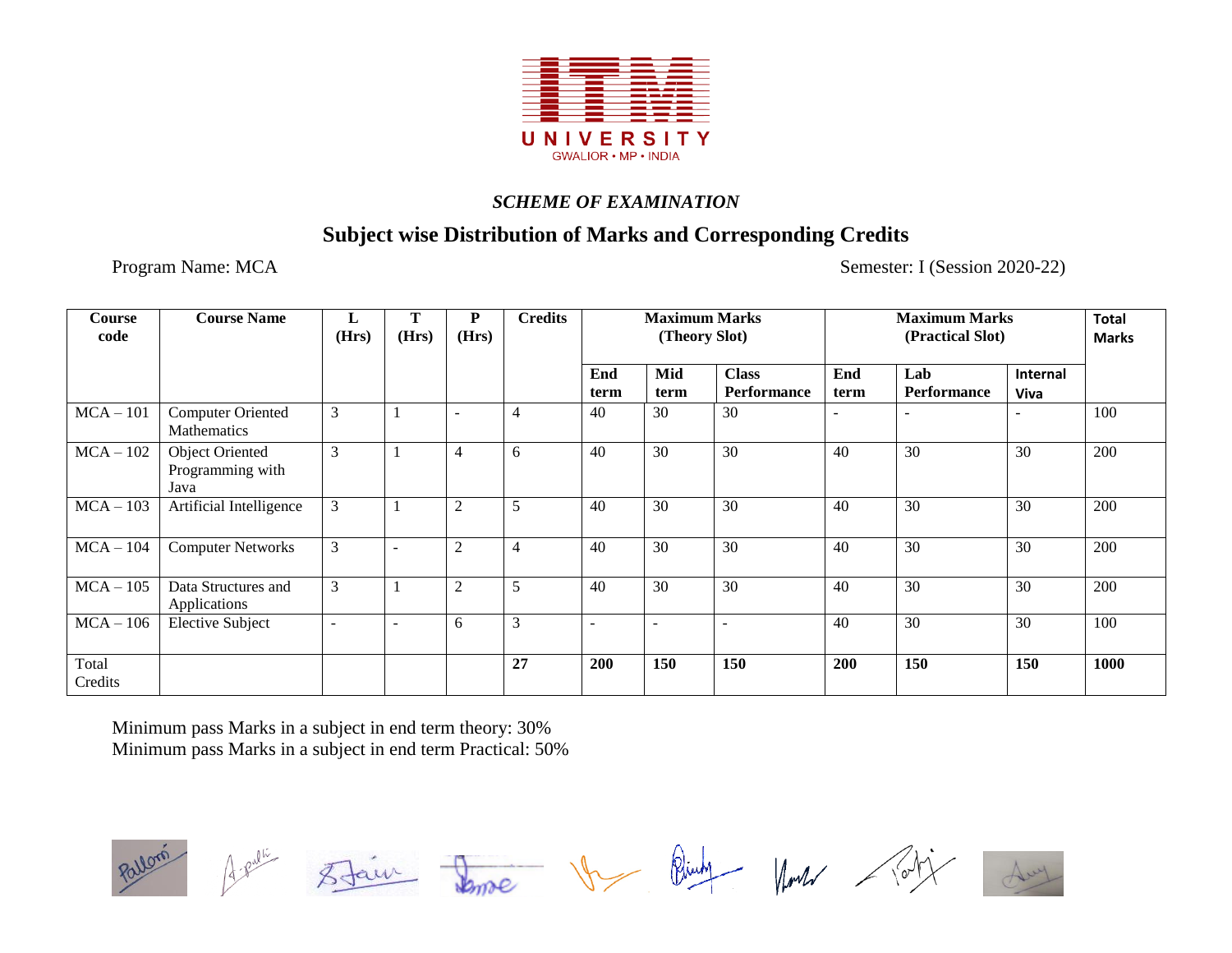

# **Subject wise Distribution of Marks and Corresponding Credits**

Program Name: MCA Semester: II (Session 2020-22)

| <b>Course</b><br>code | <b>Course Name</b>               | L<br>(Hrs)               | (Hrs) | P<br>(Hrs)     | <b>Credits</b> | <b>Maximum Marks</b><br>(Theory Slot) |             |                                    |             | <b>Total</b><br><b>Marks</b> |                                |      |
|-----------------------|----------------------------------|--------------------------|-------|----------------|----------------|---------------------------------------|-------------|------------------------------------|-------------|------------------------------|--------------------------------|------|
|                       |                                  |                          |       |                |                | End<br>term                           | Mid<br>term | <b>Class</b><br><b>Performance</b> | End<br>term | Lab<br>Performance           | <b>Internal</b><br><b>Viva</b> |      |
| $MCA - 201$           | Database Management<br>System    | 3                        |       | $\overline{4}$ | 6              | 40                                    | 30          | 30                                 | 40          | 30                           | 30                             | 200  |
| $MCA - 202$           | <b>Computer Graphics</b>         | 3                        |       | 2              | 5              | 40                                    | 30          | 30                                 | 40          | 30                           | 30                             | 200  |
| $MCA - 203$           | Design and Analysis<br>Algorithm | 3                        |       | $\overline{2}$ | 5              | 40                                    | 30          | 30                                 | 40          | 30                           | 30                             | 200  |
| $MCA - 204$           | Software Engineering             | 3                        |       | ٠              | $\overline{4}$ | 40                                    | 30          | 30                                 | ٠           |                              |                                | 100  |
| $MCA - 205$           | $Specialization-I$               | 3                        |       | $\overline{2}$ | 5              | 40                                    | 30          | 30                                 | 40          | 30                           | 30                             | 200  |
| $MCA - 206$           | Minor Project $-I$               | $\overline{\phantom{a}}$ |       | 4              | $\mathbf{2}$   |                                       |             |                                    | 40          | 30                           | 30                             | 100  |
| Total<br>Credits      |                                  |                          |       |                | 27             | 200                                   | 150         | 150                                | 200         | 150                          | 150                            | 1000 |

Minimum pass Marks in a subject in end term theory: 30% Minimum pass Marks in a subject in end term Practical: 50%



Jemme Vr Bing Month / Por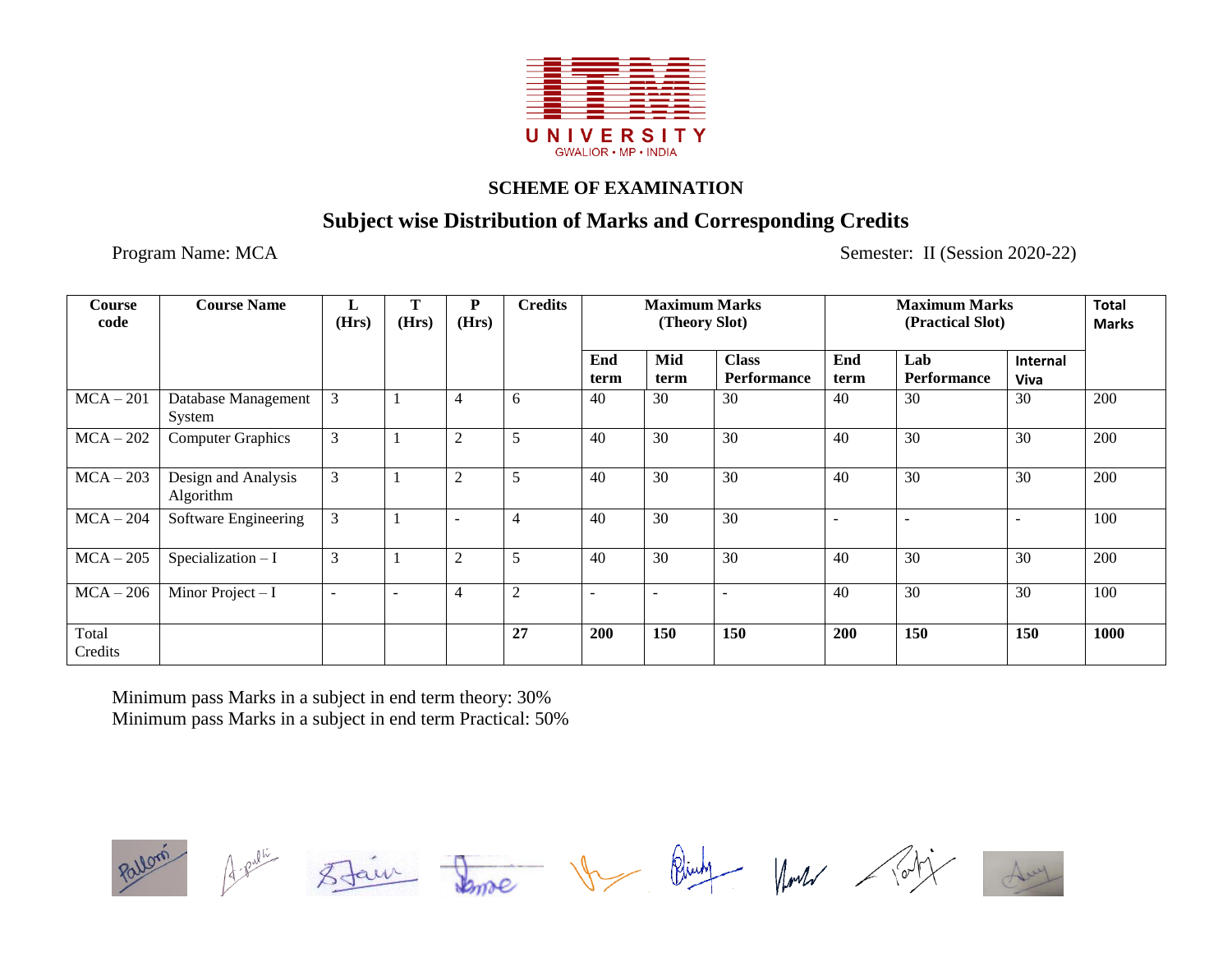

# **Subject wise Distribution of Marks and Corresponding Credits**

Program Name: MCA Semester: III (Session 2020-22)

| <b>Course</b><br>code | <b>Course Name</b>             | L<br>(Hrs)               | T<br>(Hrs)               | P<br>(Hrs)               | Credit(<br>s) | <b>Maximum Marks</b><br>(Theory Slot) |             |                             | <b>Maximum Marks</b> | <b>Total Marks</b>     |                                |      |
|-----------------------|--------------------------------|--------------------------|--------------------------|--------------------------|---------------|---------------------------------------|-------------|-----------------------------|----------------------|------------------------|--------------------------------|------|
|                       |                                |                          |                          |                          |               | End<br>term                           | Mid<br>term | <b>Class</b><br>Performance | End<br>term          | Lab<br>Perform<br>ance | <b>Internal</b><br><b>Viva</b> |      |
| $MCA - 301$           | Data Warehousing<br>and Mining | 3                        | ı                        | $\overline{2}$           | 5             | 40                                    | 30          | 30                          | 40                   | 30                     | 30                             | 200  |
| $MCA-302$             | Cloud Computing                | 3                        | -1                       | $\overline{\phantom{a}}$ | 4             | 40                                    | 30          | 30                          | $\blacksquare$       | $\sim$                 | $\overline{\phantom{a}}$       | 100  |
| $MCA - 303$           | Web<br>Technologies            | 3                        | 1                        | $\overline{2}$           | 5             | 40                                    | 30          | 30                          | 40                   | 30                     | 30                             | 200  |
| $MCA - 304$           | Specialization-II              | $\mathfrak{Z}$           | 1                        | $\overline{2}$           | 5             | 40                                    | 30          | 30                          | 40                   | 30                     | 30                             | 200  |
| $MCA - 305$           | Specialization-III             | $\mathfrak{Z}$           | 1                        | $\mathfrak{2}$           | 5             | 40                                    | 30          | 30                          | 40                   | 30                     | 30                             | 200  |
| $MCA - 306$           | Minor Project-II               | $\overline{\phantom{a}}$ | $\overline{\phantom{a}}$ | 6                        | 3             |                                       |             |                             | 40                   | 30                     | 30                             | 100  |
| Total<br>Credits      |                                |                          |                          |                          | 27            | 200                                   | 150         | 150                         | 200                  | 150                    | 150                            | 1000 |

Minimum pass Marks in a subject in end term theory: 30% Minimum pass Marks in a subject in end term Practical: 50%